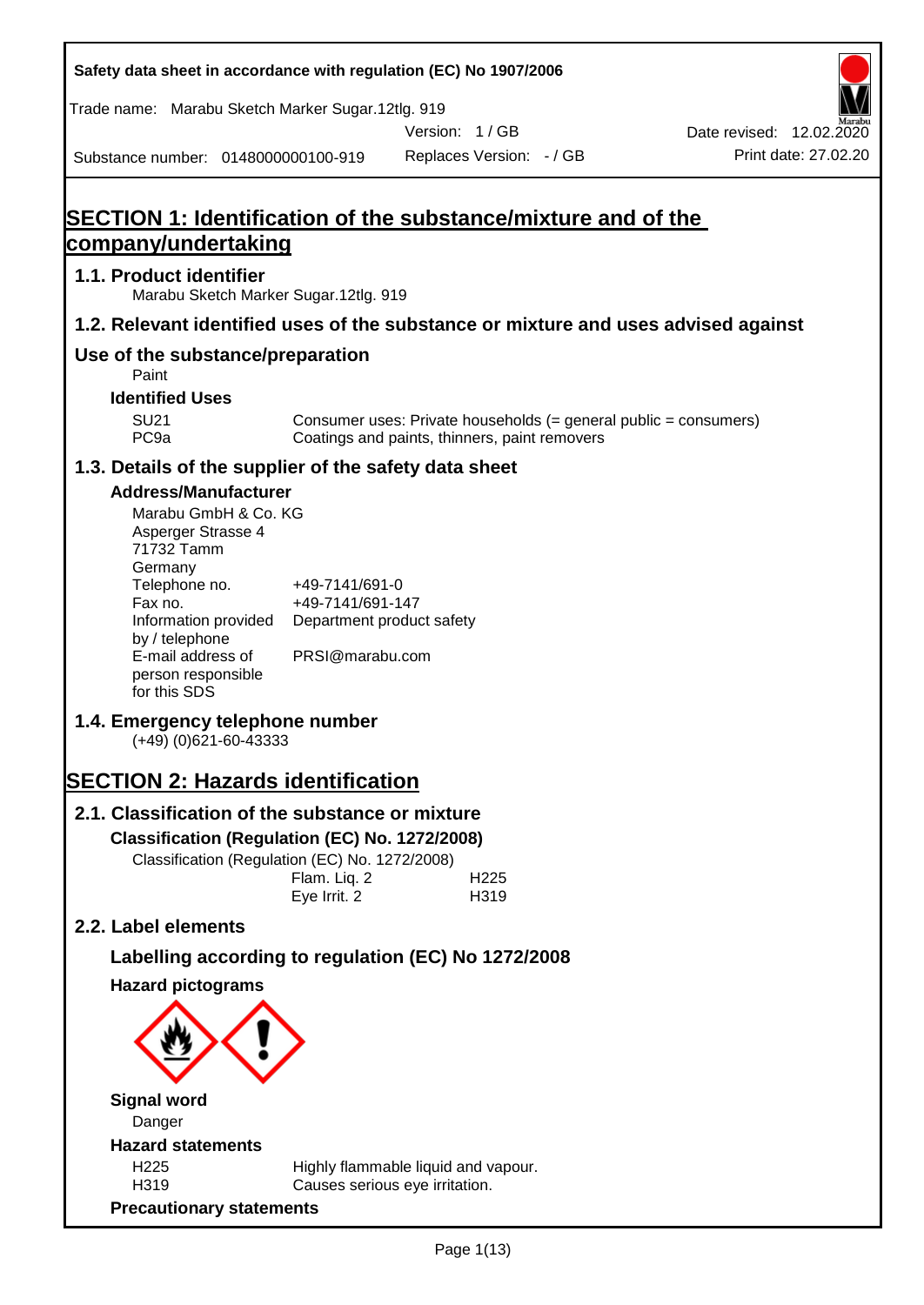| Safety data sheet in accordance with regulation (EC) No 1907/2006 |                                                                                                               |                          |                  |            |      |                                                                             |  |
|-------------------------------------------------------------------|---------------------------------------------------------------------------------------------------------------|--------------------------|------------------|------------|------|-----------------------------------------------------------------------------|--|
| Trade name: Marabu Sketch Marker Sugar.12tlg. 919                 |                                                                                                               |                          |                  |            |      |                                                                             |  |
|                                                                   |                                                                                                               | Version: 1/GB            |                  |            |      | Date revised: 12.02.2020                                                    |  |
| Substance number: 0148000000100-919                               |                                                                                                               | Replaces Version: - / GB |                  |            |      | Print date: 27.02.20                                                        |  |
| P <sub>101</sub>                                                  | If medical advice is needed, have product container or label at hand.                                         |                          |                  |            |      |                                                                             |  |
| P <sub>102</sub><br>P210                                          | Keep out of reach of children.                                                                                |                          |                  |            |      |                                                                             |  |
|                                                                   | sources. No smoking.                                                                                          |                          |                  |            |      | Keep away from heat, hot surfaces, sparks, open flames and other ignition   |  |
| P264.1                                                            | Wash hands thoroughly after handling.                                                                         |                          |                  |            |      |                                                                             |  |
| P <sub>280</sub>                                                  | Wear protective gloves / protective clothing / eye protection / face protection.                              |                          |                  |            |      |                                                                             |  |
| P305+P351+P338                                                    |                                                                                                               |                          |                  |            |      | IF IN EYES: Rinse cautiously with water for several minutes. Remove contact |  |
| P501.9                                                            | lenses, if present and easy to do. Continue rinsing.<br>Dispose of contents / container as problematic waste. |                          |                  |            |      |                                                                             |  |
| 2.3. Other hazards                                                |                                                                                                               |                          |                  |            |      |                                                                             |  |
| No special hazards have to be mentioned.                          |                                                                                                               |                          |                  |            |      |                                                                             |  |
| <b>SECTION 3: Composition/information on ingredients</b>          |                                                                                                               |                          |                  |            |      |                                                                             |  |
| 3.2. Mixtures                                                     |                                                                                                               |                          |                  |            |      |                                                                             |  |
| <b>Hazardous ingredients</b>                                      |                                                                                                               |                          |                  |            |      |                                                                             |  |
| <b>Ethanol</b>                                                    |                                                                                                               |                          |                  |            |      |                                                                             |  |
| CAS No.                                                           | 64-17-5                                                                                                       |                          |                  |            |      |                                                                             |  |
| EINECS no.                                                        | 200-578-6                                                                                                     |                          |                  |            |      |                                                                             |  |
| Registration no.                                                  | 01-2119457610-43                                                                                              |                          |                  |            |      |                                                                             |  |
| Concentration                                                     | $>=$                                                                                                          | 50                       | $\,<\,$          | 100        | $\%$ |                                                                             |  |
| Classification (Regulation (EC) No. 1272/2008)                    |                                                                                                               |                          |                  |            |      |                                                                             |  |
|                                                                   | Flam. Liq. 2                                                                                                  |                          | H <sub>225</sub> |            |      |                                                                             |  |
|                                                                   | Eye Irrit. 2                                                                                                  |                          | H319             |            |      |                                                                             |  |
| Concentration limits (Regulation (EC) No. 1272/2008)              |                                                                                                               |                          |                  |            |      |                                                                             |  |
|                                                                   | Eye Irrit. 2                                                                                                  | H319                     |                  | $>= 50 \%$ |      |                                                                             |  |
| 1-Methoxy-2-propanol                                              |                                                                                                               |                          |                  |            |      |                                                                             |  |
| CAS No.<br>EINECS no.                                             | 107-98-2<br>203-539-1                                                                                         |                          |                  |            |      |                                                                             |  |
| Registration no.                                                  | 01-2119457435-35                                                                                              |                          |                  |            |      |                                                                             |  |
| Concentration                                                     | $>=$                                                                                                          | 10                       | $\,<\,$          | 20         | %    |                                                                             |  |
| Classification (Regulation (EC) No. 1272/2008)                    |                                                                                                               |                          |                  |            |      |                                                                             |  |
|                                                                   | STOT SE3                                                                                                      |                          | H336             |            |      |                                                                             |  |
|                                                                   | Flam. Liq. 3                                                                                                  |                          | H <sub>226</sub> |            |      |                                                                             |  |
|                                                                   |                                                                                                               |                          |                  |            |      |                                                                             |  |
| <b>SECTION 4: First aid measures</b>                              |                                                                                                               |                          |                  |            |      |                                                                             |  |
| 4.1. Description of first aid measures                            |                                                                                                               |                          |                  |            |      |                                                                             |  |

#### **General information**

In all cases of doubt, or when symptoms persist, seek medical attention. Never give anything by mouth to an unconscious person. If unconscious place in recovery position and seek medical advice.

#### **After inhalation**

Remove to fresh air, keep patient warm and at rest. If breathing is irregular or stopped, administer artificial respiration.

#### **After skin contact**

Remove contaminated clothing. Wash skin thoroughly with soap and water or use recognised skin cleanser. Do NOT use solvents or thinners.

## **After eye contact**

Remove contact lenses, irrigate copiously with clean, fresh water, holding the eyelids apart for at least 10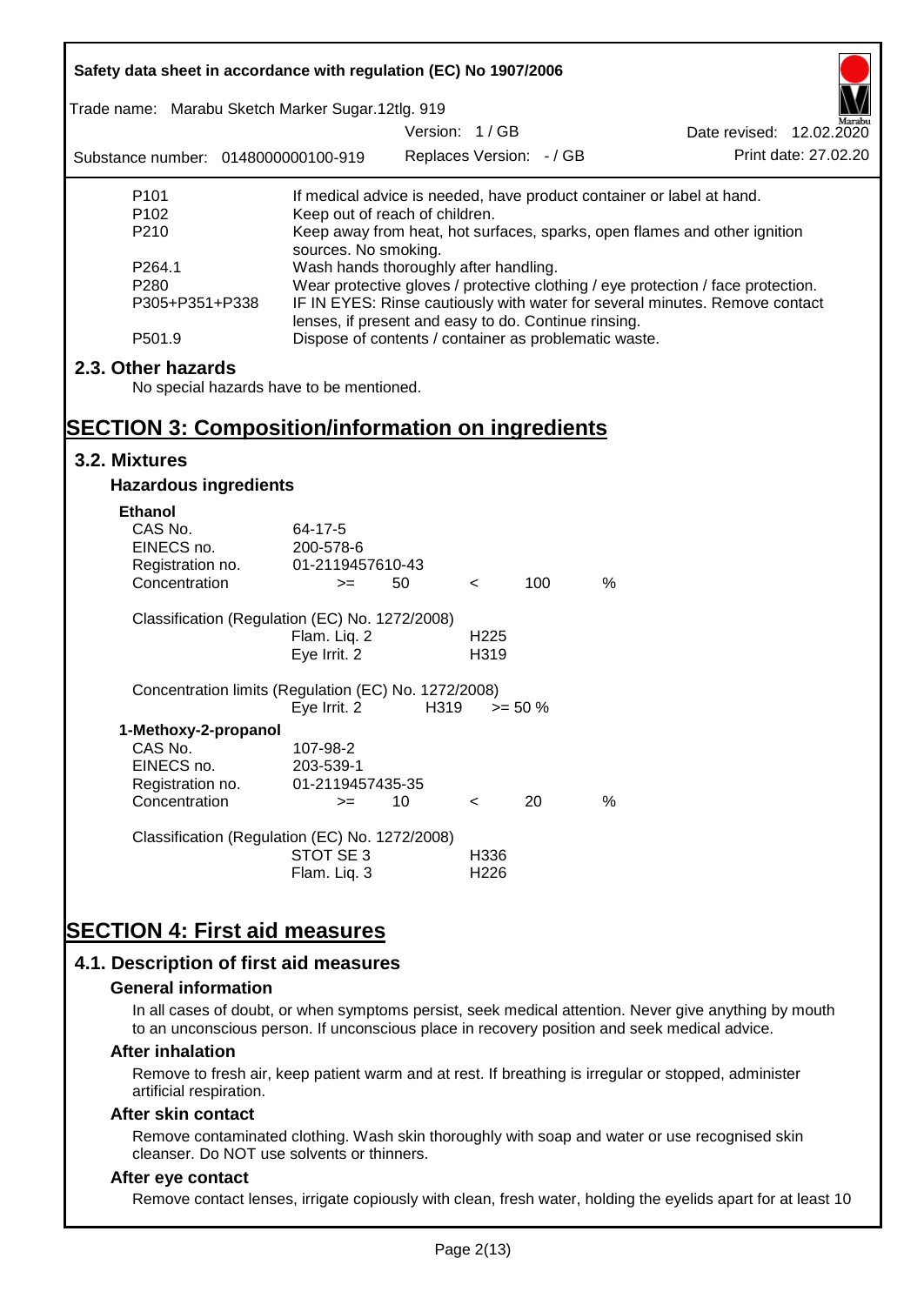## **Safety data sheet in accordance with regulation (EC) No 1907/2006**

Trade name: Marabu Sketch Marker Sugar.12tlg. 919

Version: 1 / GB

Substance number: 0148000000100-919

Replaces Version: - / GB Print date: 27.02.20 Date revised:  $12.02.\overline{2}$ 

minutes and seek immediate medical advice.

#### **After ingestion**

If accidentally swallowed rinse the mouth with plenty of water (only if the person is conscious) and obtain immediate medical attention. Keep at rest. Do NOT induce vomiting.

**4.2. Most important symptoms and effects, both acute and delayed** Until now no symptoms known so far.

# **4.3. Indication of any immediate medical attention and special treatment needed**

# **Hints for the physician / treatment**

Treat symptomatically

# **SECTION 5: Firefighting measures**

# **5.1. Extinguishing media**

# **Suitable extinguishing media**

Recommended: alcohol resistant foam, CO2, powders, water spray/mist, Not be used for safety reasons: water jet

# **5.2. Special hazards arising from the substance or mixture**

In the event of fire the following can be released: Carbon monoxide (CO); Carbon dioxide (CO2); dense black smoke; Nitrogen oxides (NOx); Sulphur oxides

# **5.3. Advice for firefighters**

## **Special protective equipment for fire-fighting**

Cool closed containers exposed to fire with water. Do not allow run-off from fire fighting to enter drains or water courses.

# **SECTION 6: Accidental release measures**

## **6.1. Personal precautions, protective equipment and emergency procedures**

Exclude sources of ignition and ventilate the area. Avoid breathing vapours. Refer to protective measures listed in Sections 7 and 8.

## **6.2. Environmental precautions**

Do not allow to enter drains or waterways. If the product contaminates lakes, rivers or sewage, inform appropriate authorities in accordance with local regulations.

## **6.3. Methods and material for containment and cleaning up**

Contain and collect spillage with non-combustible absorbent materials, e.g. sand, earth, vermiculite, diatomaceous earth and place in container for disposal according to local regulations (see section 13). Clean preferably with a detergent - avoid use of solvents.

## **6.4. Reference to other sections**

Information regarding Safe handling, see Section 7. Information regarding personal protective measures, see Section 8. Information regarding waste disposal, see Section 13.

# **SECTION 7: Handling and storage**

# **7.1. Precautions for safe handling**

# **Advice on safe handling**

Prevent the creation of flammable or explosive concentrations of vapour in air and avoid vapour concentration higher than the occupational exposure limits. In addition, the product should only be used in areas from which all naked lights and other sources of ignition have been excluded. Electrical equipment should be protected to the appropriate standard. Mixture may charge electrostatically: always use earthing leads when transferring from one container to another. Operators should wear anti-static footwear and clothing and floors should be of the conducting type. Isolate from sources of heat, sparks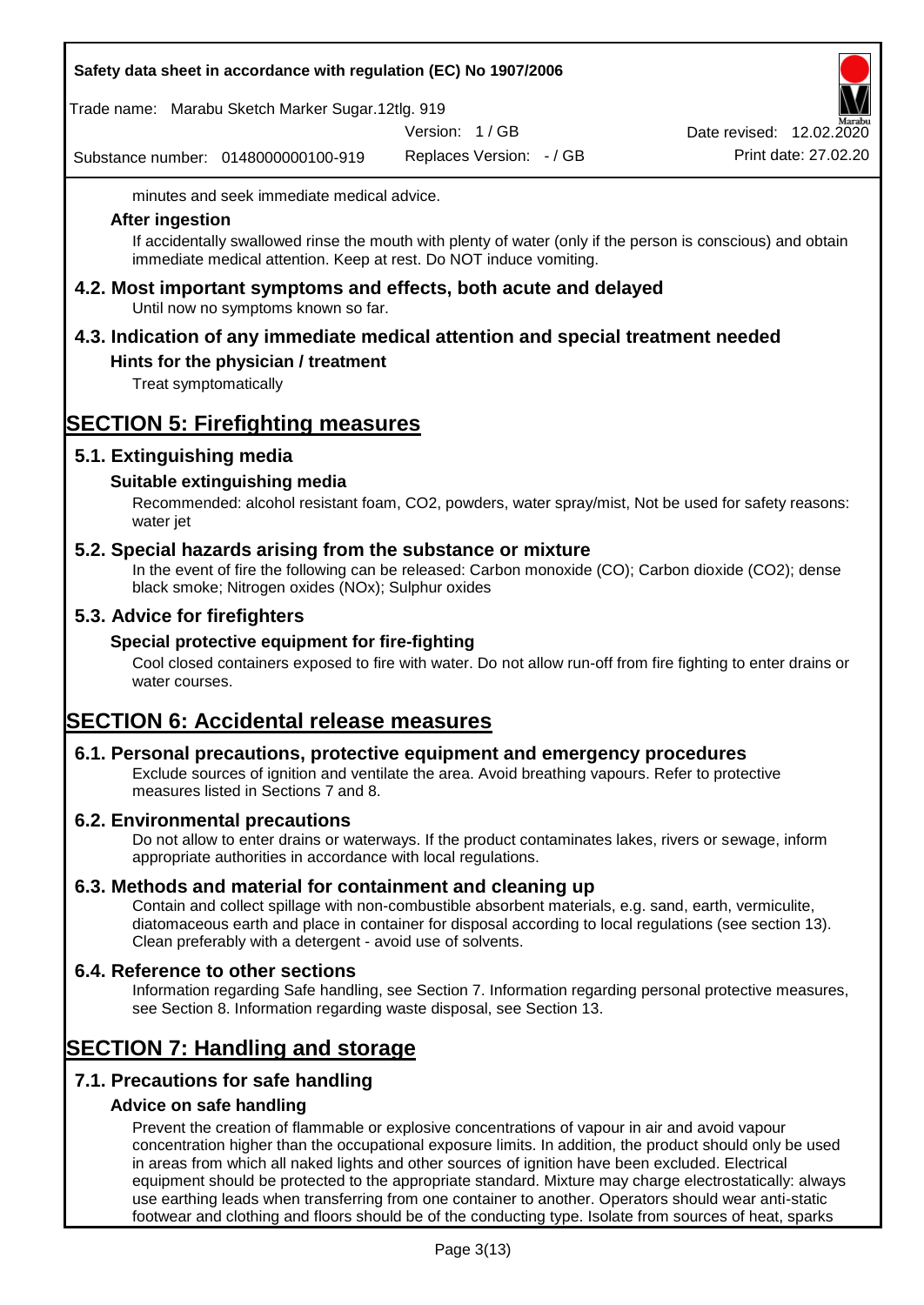| Safety data sheet in accordance with regulation (EC) No 1907/2006                                                                                                                                                                                                                                                                                                                                                                                                                                                                                                                                                                                                                                 |            |                                        |                                   |            |                          |                      |
|---------------------------------------------------------------------------------------------------------------------------------------------------------------------------------------------------------------------------------------------------------------------------------------------------------------------------------------------------------------------------------------------------------------------------------------------------------------------------------------------------------------------------------------------------------------------------------------------------------------------------------------------------------------------------------------------------|------------|----------------------------------------|-----------------------------------|------------|--------------------------|----------------------|
| Trade name: Marabu Sketch Marker Sugar.12tlg. 919                                                                                                                                                                                                                                                                                                                                                                                                                                                                                                                                                                                                                                                 |            |                                        |                                   |            |                          |                      |
|                                                                                                                                                                                                                                                                                                                                                                                                                                                                                                                                                                                                                                                                                                   |            | Version: 1/GB                          |                                   |            | Date revised: 12.02.2020 |                      |
| Substance number: 0148000000100-919                                                                                                                                                                                                                                                                                                                                                                                                                                                                                                                                                                                                                                                               |            |                                        | Replaces Version: - / GB          |            |                          | Print date: 27,02.20 |
| and open flame. No sparking tools should be used. Avoid skin and eye contact. Avoid the inhalation of<br>particulates and spray mist arising from the application of this mixture. Smoking, eating and drinking shall<br>be prohibited in application area. For personal protection see Section 8. Never use pressure to empty:<br>container is not a pressure vessel. Always keep in containers of same material as the original one.<br>Comply with the health and safety at work laws. Do not allow to enter drains or water courses.<br>Advice on protection against fire and explosion<br>Vapours are heavier than air and may spread along floors. Vapours may form explosive mixtures with |            |                                        |                                   |            |                          |                      |
| air.                                                                                                                                                                                                                                                                                                                                                                                                                                                                                                                                                                                                                                                                                              |            |                                        |                                   |            |                          |                      |
| Classification of fires / temperature class / Ignition group / Dust explosion class<br><b>Classification of fires</b><br>Temperature class                                                                                                                                                                                                                                                                                                                                                                                                                                                                                                                                                        | T3         |                                        | B (Combustible liquid substances) |            |                          |                      |
| 7.2. Conditions for safe storage, including any incompatibilities                                                                                                                                                                                                                                                                                                                                                                                                                                                                                                                                                                                                                                 |            |                                        |                                   |            |                          |                      |
| Requirements for storage rooms and vessels                                                                                                                                                                                                                                                                                                                                                                                                                                                                                                                                                                                                                                                        |            |                                        |                                   |            |                          |                      |
| Electrical installations/working materials must comply with the local applied technological safety<br>standards. Storage rooms in which filling operations take place must have a conducting floor. Store in<br>accordance with national regulation                                                                                                                                                                                                                                                                                                                                                                                                                                               |            |                                        |                                   |            |                          |                      |
| Hints on storage assembly                                                                                                                                                                                                                                                                                                                                                                                                                                                                                                                                                                                                                                                                         |            |                                        |                                   |            |                          |                      |
| Store away from oxidising agents, from strongly alkaline and strongly acid materials.                                                                                                                                                                                                                                                                                                                                                                                                                                                                                                                                                                                                             |            |                                        |                                   |            |                          |                      |
| Further information on storage conditions                                                                                                                                                                                                                                                                                                                                                                                                                                                                                                                                                                                                                                                         |            |                                        |                                   |            |                          |                      |
| Observe label precautions. Store between 15 and 30 °C in a dry, well ventilated place away from<br>sources of heat and direct sunlight. Keep container tightly closed. Keep away from sources of ignition.<br>No smoking. Prevent unauthorised access. Containers which are opened must be carefully resealed and<br>kept upright to prevent leakage.                                                                                                                                                                                                                                                                                                                                             |            |                                        |                                   |            |                          |                      |
| 7.3. Specific end use(s)<br>Paint                                                                                                                                                                                                                                                                                                                                                                                                                                                                                                                                                                                                                                                                 |            |                                        |                                   |            |                          |                      |
| <b>SECTION 8: Exposure controls/personal protection</b>                                                                                                                                                                                                                                                                                                                                                                                                                                                                                                                                                                                                                                           |            |                                        |                                   |            |                          |                      |
| 8.1. Control parameters                                                                                                                                                                                                                                                                                                                                                                                                                                                                                                                                                                                                                                                                           |            |                                        |                                   |            |                          |                      |
| <b>Exposure limit values</b>                                                                                                                                                                                                                                                                                                                                                                                                                                                                                                                                                                                                                                                                      |            |                                        |                                   |            |                          |                      |
|                                                                                                                                                                                                                                                                                                                                                                                                                                                                                                                                                                                                                                                                                                   |            |                                        |                                   |            |                          |                      |
| <b>Ethanol</b><br>List                                                                                                                                                                                                                                                                                                                                                                                                                                                                                                                                                                                                                                                                            | EH40       |                                        |                                   |            |                          |                      |
| <b>Type</b>                                                                                                                                                                                                                                                                                                                                                                                                                                                                                                                                                                                                                                                                                       | <b>WEL</b> |                                        |                                   |            |                          |                      |
| Value                                                                                                                                                                                                                                                                                                                                                                                                                                                                                                                                                                                                                                                                                             | 1920       | mg/m <sup>3</sup>                      |                                   | 1000       | ppm(V)                   |                      |
| <b>Status: 2011</b>                                                                                                                                                                                                                                                                                                                                                                                                                                                                                                                                                                                                                                                                               |            |                                        |                                   |            |                          |                      |
| 1-Methoxy-2-propanol                                                                                                                                                                                                                                                                                                                                                                                                                                                                                                                                                                                                                                                                              |            |                                        |                                   |            |                          |                      |
| List                                                                                                                                                                                                                                                                                                                                                                                                                                                                                                                                                                                                                                                                                              | EH40       |                                        |                                   |            |                          |                      |
| <b>Type</b>                                                                                                                                                                                                                                                                                                                                                                                                                                                                                                                                                                                                                                                                                       | <b>WEL</b> |                                        |                                   |            |                          |                      |
| Value<br>Short term exposure limit                                                                                                                                                                                                                                                                                                                                                                                                                                                                                                                                                                                                                                                                | 375<br>560 | mg/m <sup>3</sup><br>mg/m <sup>3</sup> |                                   | 100<br>150 | ppm(V)<br>ppm(V)         |                      |
| Skin resorption / sensibilisation: Sk;                                                                                                                                                                                                                                                                                                                                                                                                                                                                                                                                                                                                                                                            |            | <b>Status: 2011</b>                    |                                   |            |                          |                      |
| <b>Derived No/Minimal Effect Levels (DNEL/DMEL)</b>                                                                                                                                                                                                                                                                                                                                                                                                                                                                                                                                                                                                                                               |            |                                        |                                   |            |                          |                      |
| <b>Ethanol</b>                                                                                                                                                                                                                                                                                                                                                                                                                                                                                                                                                                                                                                                                                    |            |                                        |                                   |            |                          |                      |
| Type of value                                                                                                                                                                                                                                                                                                                                                                                                                                                                                                                                                                                                                                                                                     |            |                                        | Derived No Effect Level (DNEL)    |            |                          |                      |
| Reference group                                                                                                                                                                                                                                                                                                                                                                                                                                                                                                                                                                                                                                                                                   | Worker     |                                        |                                   |            |                          |                      |
| Duration of exposure                                                                                                                                                                                                                                                                                                                                                                                                                                                                                                                                                                                                                                                                              |            | Long term                              |                                   |            |                          |                      |
| Route of exposure                                                                                                                                                                                                                                                                                                                                                                                                                                                                                                                                                                                                                                                                                 |            | inhalative                             |                                   |            |                          |                      |
| Mode of action                                                                                                                                                                                                                                                                                                                                                                                                                                                                                                                                                                                                                                                                                    |            | Systemic effects                       |                                   |            |                          |                      |
| Concentration                                                                                                                                                                                                                                                                                                                                                                                                                                                                                                                                                                                                                                                                                     |            | 950                                    |                                   |            | mg/m <sup>3</sup>        |                      |
| Type of value<br>Reference group                                                                                                                                                                                                                                                                                                                                                                                                                                                                                                                                                                                                                                                                  | Worker     |                                        | Derived No Effect Level (DNEL)    |            |                          |                      |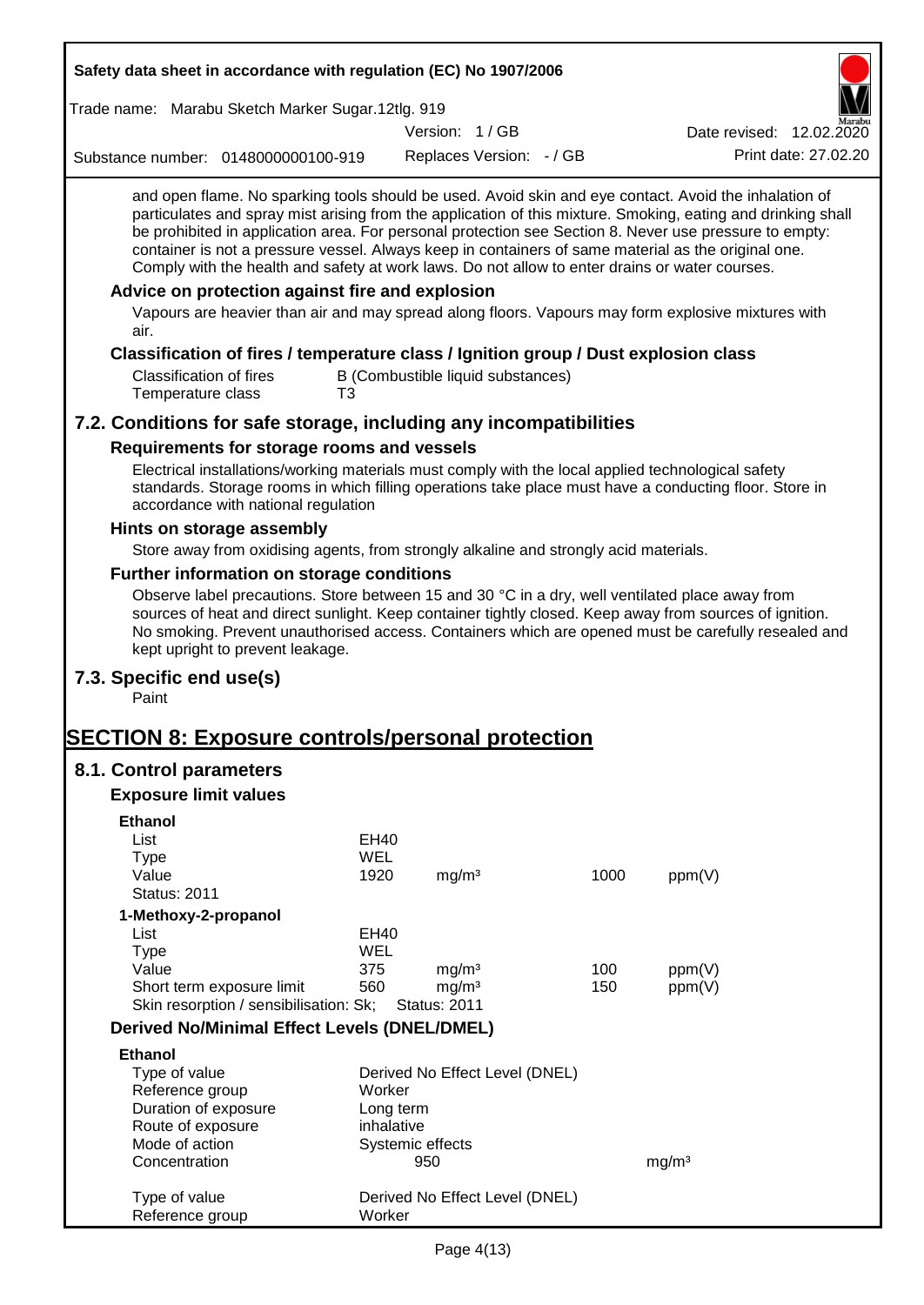| Safety data sheet in accordance with regulation (EC) No 1907/2006 |                                |                          |
|-------------------------------------------------------------------|--------------------------------|--------------------------|
| Trade name: Marabu Sketch Marker Sugar.12tlg. 919                 |                                |                          |
|                                                                   | Version: 1/GB                  | Date revised: 12.02.2020 |
| Substance number: 0148000000100-919                               | Replaces Version: - / GB       | Print date: 27.02.20     |
| Duration of exposure                                              | Short term                     |                          |
| Route of exposure                                                 | inhalative                     |                          |
| Mode of action                                                    | Local effects                  |                          |
| Concentration                                                     | 1900                           | mg/m <sup>3</sup>        |
| Type of value                                                     | Derived No Effect Level (DNEL) |                          |
| Reference group                                                   | Worker                         |                          |
| Duration of exposure                                              | Long term                      |                          |
| Route of exposure                                                 | dermal                         |                          |
| Mode of action                                                    | Systemic effects               |                          |
| Concentration                                                     | 343                            | mg/kg/d                  |
| Type of value                                                     | Derived No Effect Level (DNEL) |                          |
| Reference group                                                   | Consumer                       |                          |
| Duration of exposure                                              | Long term                      |                          |
| Route of exposure                                                 | inhalative                     |                          |
| Mode of action                                                    | Systemic effects               |                          |
| Concentration                                                     | 114                            | mg/m <sup>3</sup>        |
| Type of value                                                     | Derived No Effect Level (DNEL) |                          |
| Reference group                                                   | Consumer                       |                          |
| Duration of exposure                                              | Short term                     |                          |
| Route of exposure                                                 | inhalative                     |                          |
| Mode of action                                                    | Local effects                  |                          |
| Concentration                                                     | 950                            | mg/m <sup>3</sup>        |
| Type of value                                                     | Derived No Effect Level (DNEL) |                          |
| Reference group                                                   | Consumer                       |                          |
| Duration of exposure                                              | Long term                      |                          |
| Route of exposure                                                 | dermal                         |                          |
| Mode of action                                                    | Systemic effects               |                          |
| Concentration                                                     | 206                            | mg/kg/d                  |
| Type of value                                                     | Derived No Effect Level (DNEL) |                          |
| Reference group                                                   | Consumer                       |                          |
| Duration of exposure                                              | Long term                      |                          |
| Route of exposure                                                 | oral                           |                          |
| Mode of action                                                    | Systemic effects               |                          |
| Concentration                                                     | 87                             | mg/kg/d                  |
|                                                                   |                                |                          |
| 1-Methoxy-2-propanol                                              |                                |                          |
| Type of value                                                     | Derived No Effect Level (DNEL) |                          |
| Reference group                                                   | Worker                         |                          |
| Duration of exposure                                              | Acute                          |                          |
| Route of exposure                                                 | inhalative                     |                          |
| Mode of action                                                    | Local effects                  |                          |
| Concentration                                                     | 553,5                          | mg/m <sup>3</sup>        |
| Type of value                                                     | Derived No Effect Level (DNEL) |                          |
| Reference group                                                   | Worker                         |                          |
| Duration of exposure                                              | Long term                      |                          |
| Route of exposure                                                 | dermal                         |                          |
| Mode of action                                                    | Systemic effects               |                          |
| Concentration                                                     | 50,6                           | mg/person/               |
|                                                                   |                                | d                        |
| Type of value                                                     | Derived No Effect Level (DNEL) |                          |
|                                                                   |                                |                          |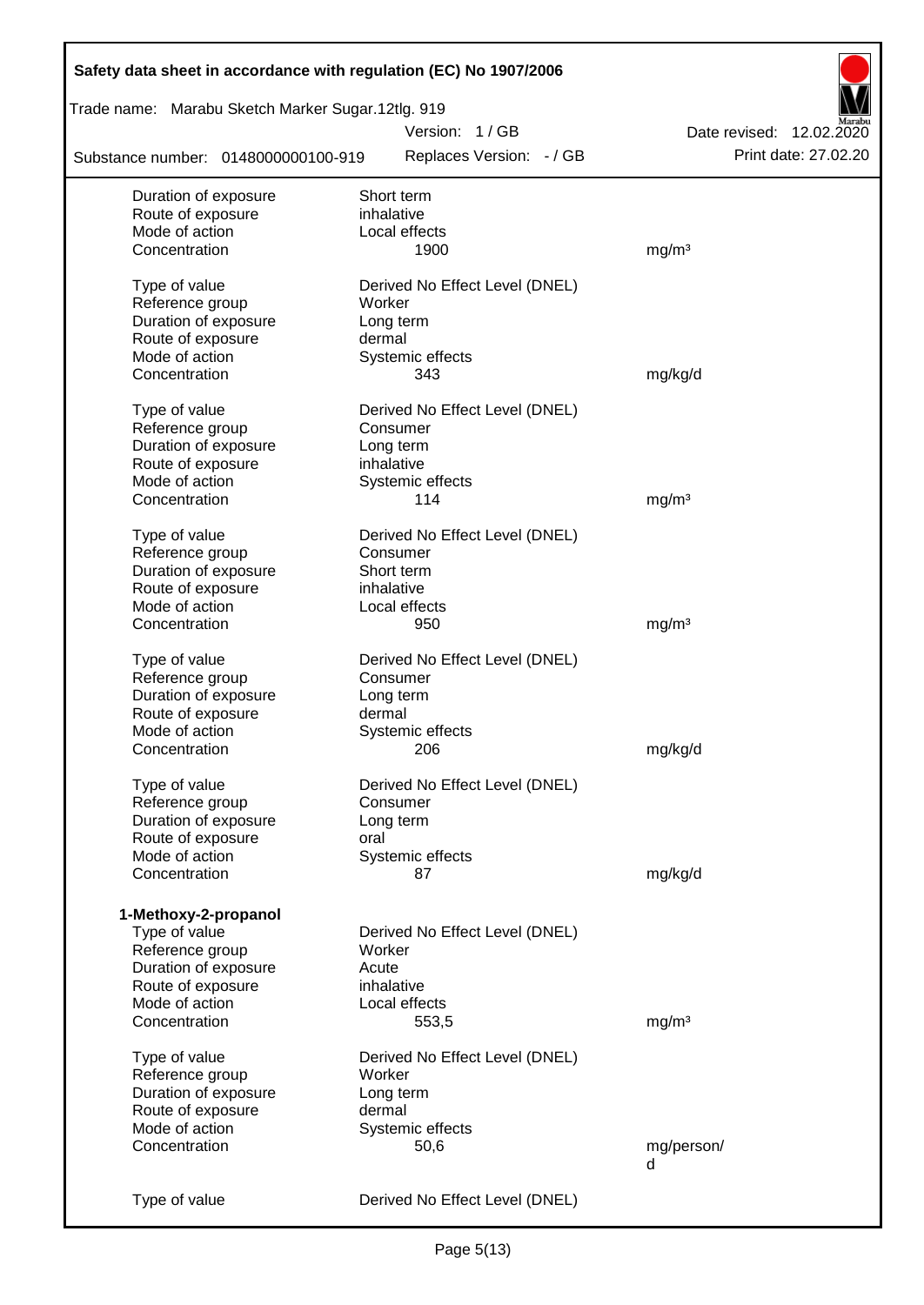| Safety data sheet in accordance with regulation (EC) No 1907/2006 |                                           |                                                  |
|-------------------------------------------------------------------|-------------------------------------------|--------------------------------------------------|
| Trade name: Marabu Sketch Marker Sugar.12tlg. 919                 |                                           |                                                  |
| Substance number: 0148000000100-919                               | Version: 1/GB<br>Replaces Version: - / GB | Date revised: 12.02.2020<br>Print date: 27,02.20 |
|                                                                   | Worker                                    |                                                  |
| Reference group<br>Duration of exposure                           | Long term                                 |                                                  |
| Route of exposure                                                 | inhalative                                |                                                  |
| Mode of action                                                    | Systemic effects                          |                                                  |
| Concentration                                                     | 369                                       | mg/m <sup>3</sup>                                |
| Type of value                                                     | Derived No Effect Level (DNEL)            |                                                  |
| Reference group                                                   | <b>General Population</b>                 |                                                  |
| Duration of exposure                                              | Long term                                 |                                                  |
| Route of exposure                                                 | dermal                                    |                                                  |
| Mode of action                                                    | Systemic effects                          |                                                  |
| Concentration                                                     | 18,1                                      | mg/kg                                            |
| Type of value                                                     | Derived No Effect Level (DNEL)            |                                                  |
| Reference group                                                   | <b>General Population</b>                 |                                                  |
| Duration of exposure                                              | Long term                                 |                                                  |
| Route of exposure                                                 | inhalative                                |                                                  |
| Mode of action                                                    | Systemic effects                          |                                                  |
| Concentration                                                     | 43,9                                      | mg/m <sup>3</sup>                                |
| Type of value                                                     | Derived No Effect Level (DNEL)            |                                                  |
| Reference group                                                   | <b>General Population</b>                 |                                                  |
| Duration of exposure                                              | Long term                                 |                                                  |
| Route of exposure                                                 | oral                                      |                                                  |
| Mode of action                                                    | Systemic effects                          |                                                  |
| Concentration                                                     | 3,3                                       | mg/kg/d                                          |
| <b>Predicted No Effect Concentration (PNEC)</b>                   |                                           |                                                  |
| <b>Ethanol</b>                                                    |                                           |                                                  |
| Type of value                                                     | <b>PNEC</b>                               |                                                  |
| Type                                                              | Freshwater                                |                                                  |
| Concentration                                                     | 0,96                                      | mg/l                                             |
| Type of value                                                     | <b>PNEC</b>                               |                                                  |
| <b>Type</b>                                                       | Saltwater                                 |                                                  |
| Concentration                                                     | 0,79                                      | mg/l                                             |
| Type of value                                                     | <b>PNEC</b>                               |                                                  |
| <b>Type</b>                                                       | Water (intermittent release)              |                                                  |
| Concentration                                                     | 2,75                                      | mg/l                                             |
| Type of value                                                     | <b>PNEC</b>                               |                                                  |
| <b>Type</b>                                                       | Sewage treatment plant (STP)              |                                                  |
| Concentration                                                     | 580                                       | mg/l                                             |
| Type of value                                                     | <b>PNEC</b>                               |                                                  |
| <b>Type</b>                                                       | Freshwater sediment                       |                                                  |
| Concentration                                                     | 3,6                                       | mg/kg                                            |
| Type of value                                                     | <b>PNEC</b>                               |                                                  |
| <b>Type</b>                                                       | Marine sediment                           |                                                  |
| Concentration                                                     | 2,9                                       | mg/kg                                            |
| Type of value                                                     | <b>PNEC</b>                               |                                                  |
| <b>Type</b>                                                       | Soil                                      |                                                  |
| Concentration                                                     | 0,63                                      | mg/kg                                            |
|                                                                   |                                           |                                                  |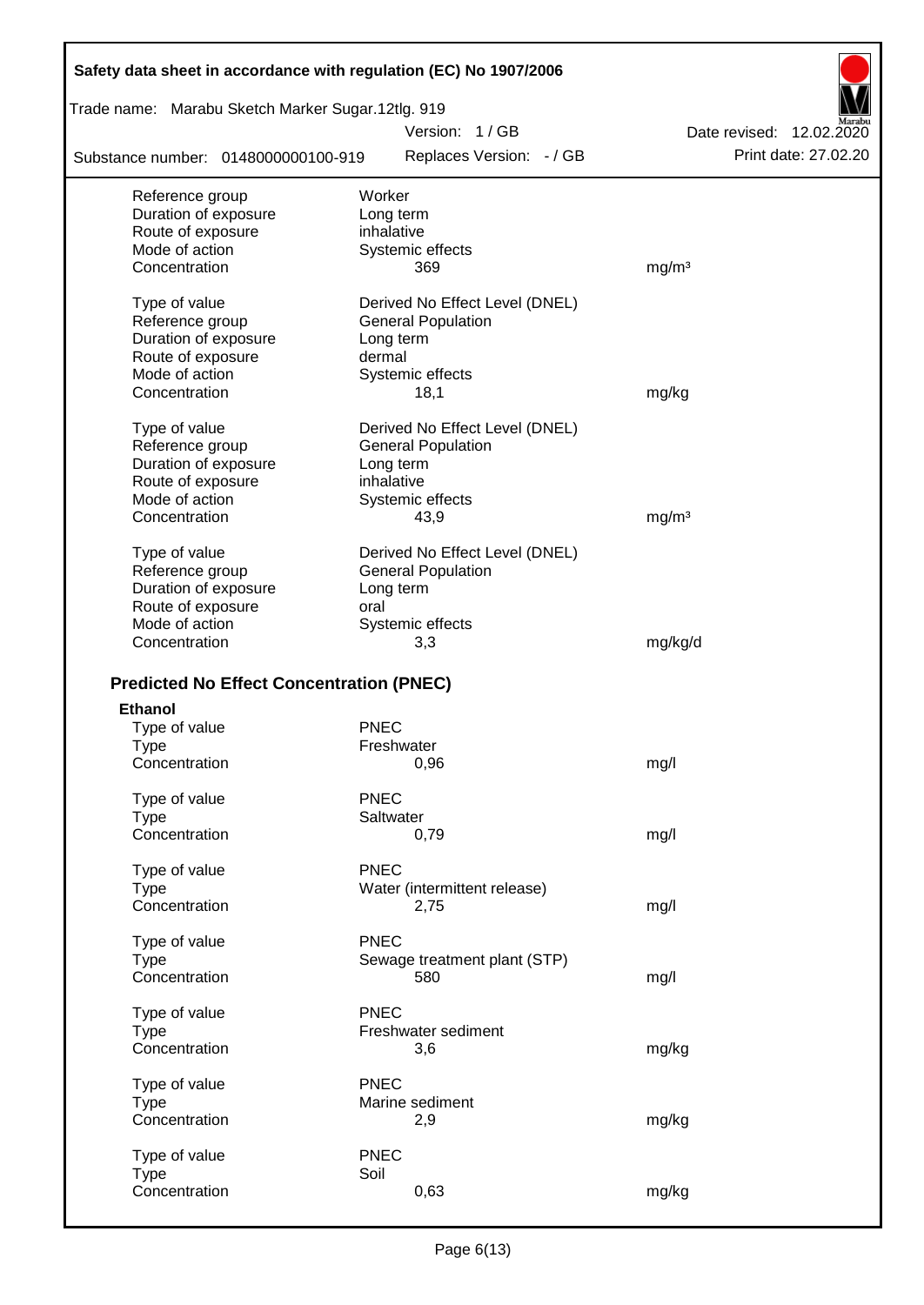| Safety data sheet in accordance with regulation (EC) No 1907/2006 |             |                              |                          |
|-------------------------------------------------------------------|-------------|------------------------------|--------------------------|
| Trade name: Marabu Sketch Marker Sugar.12tlg. 919                 |             | Version: 1/GB                | Date revised: 12.02.2020 |
| Substance number: 0148000000100-919                               |             | Replaces Version: - / GB     | Print date: 27.02.20     |
| 1-Methoxy-2-propanol                                              |             |                              |                          |
| Type of value                                                     | <b>PNEC</b> |                              |                          |
| <b>Type</b>                                                       | Freshwater  |                              |                          |
| Concentration                                                     |             | 10                           | mg/l                     |
| Type of value                                                     | <b>PNEC</b> |                              |                          |
| <b>Type</b>                                                       | Water       |                              |                          |
| Concentration                                                     |             | 41,6                         | mg/kg                    |
| Type of value                                                     | <b>PNEC</b> |                              |                          |
| Type                                                              | Sediment    |                              |                          |
| Concentration                                                     |             | 41,6                         | mg/kg                    |
| Type of value                                                     | <b>PNEC</b> |                              |                          |
| <b>Type</b>                                                       |             | Marine sediment              |                          |
| Concentration                                                     |             | 4,17                         | mg/kg                    |
| Type of value                                                     | <b>PNEC</b> |                              |                          |
| Type                                                              | Soil        |                              |                          |
| Concentration                                                     |             | 2,47                         | mg/kg                    |
| Type of value                                                     | <b>PNEC</b> |                              |                          |
| <b>Type</b>                                                       |             | Sewage treatment plant (STP) |                          |
| Concentration                                                     |             | 100                          | mg/l                     |
|                                                                   |             |                              |                          |

# **8.2. Exposure controls**

#### **Exposure controls**

Provide adequate ventilation. Where reasonably practicable this should be achieved by the use of local exhaust ventilation and good general extraction. If these are not sufficient to maintain concentrations of particulates and solvent vapour below the OEL, suitable respiratory protection must be worn.

#### **Respiratory protection**

If workers are exposed to concentrations above the exposure limit they must use appropriate, certified respirators. Full mask, filter A

#### **Hand protection**

There is no one glove material or combination of materials that will give unlimited resistance to any individual or combination of chemicals.

For prolonged or repeated handling nitrile rubber gloves with textile undergloves are required.

| Material thickness | 0.5 | mm  |
|--------------------|-----|-----|
| Breakthrough time  | 30  | min |

The breakthrough time must be greater than the end use time of the product.

The instructions and information provided by the glove manufacturer on use, storage, maintenance and replacement must be followed.

Gloves should be replaced regularly and if there is any sign of damage to the glove material.

Always ensure that gloves are free from defects and that they are stored and used correctly.

The performance or effectiveness of the glove may be reduced by physical/ chemical damage and poor maintenance.

Barrier creams may help to protect the exposed areas of the skin, they should however not be applied once exposure has occurred.

#### **Eye protection**

Use safety eyewear designed to protect against splash of liquids.

## **Body protection**

Cotton or cotton/synthetic overalls or coveralls are normally suitable.

# **SECTION 9: Physical and chemical properties**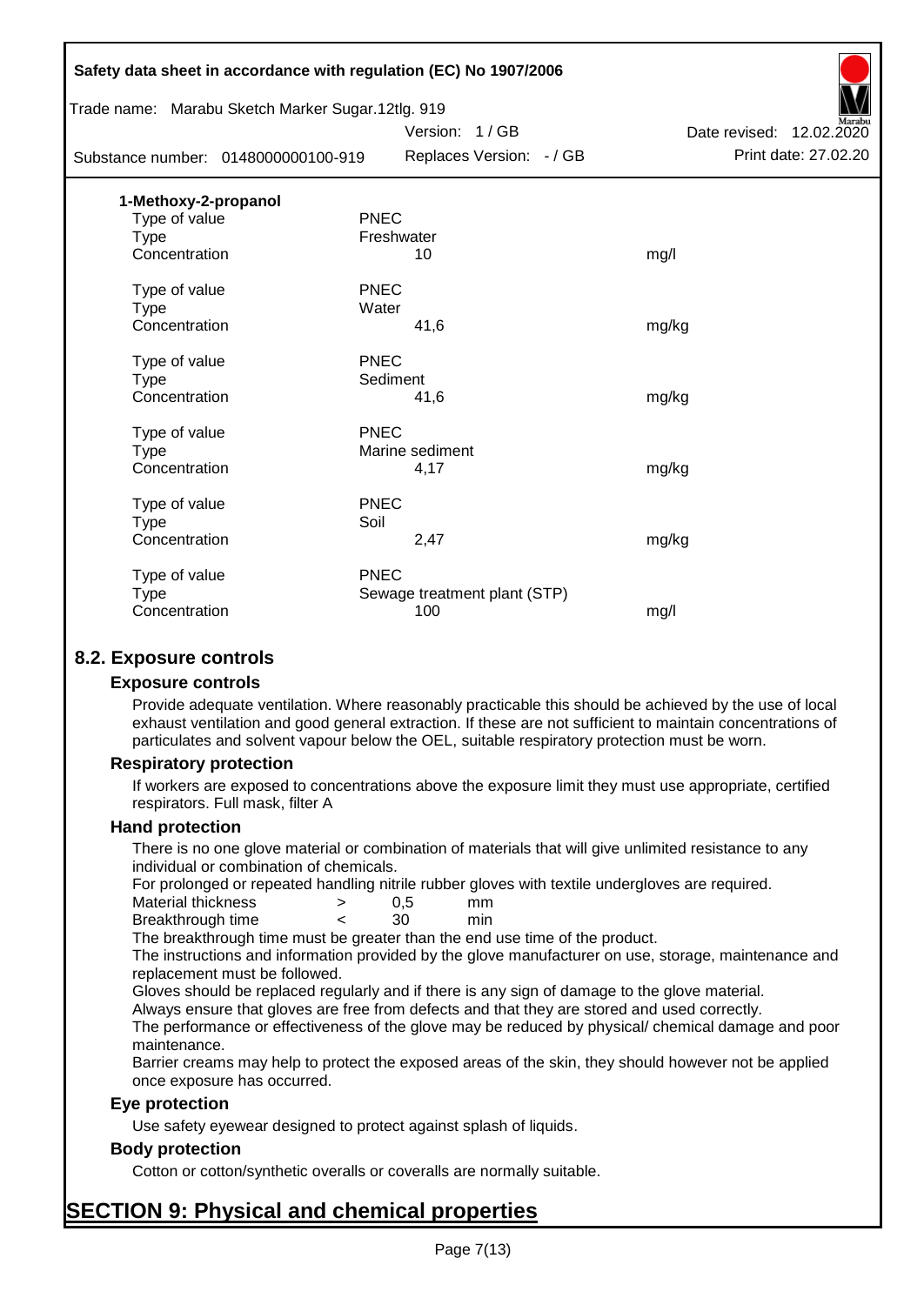| Safety data sheet in accordance with regulation (EC) No 1907/2006 |         |                    |                          |                 |                          |
|-------------------------------------------------------------------|---------|--------------------|--------------------------|-----------------|--------------------------|
| Trade name: Marabu Sketch Marker Sugar.12tlg. 919                 |         |                    |                          |                 |                          |
|                                                                   |         | Version: 1/GB      |                          |                 | Date revised: 12.02.2020 |
| Substance number: 0148000000100-919                               |         |                    | Replaces Version: - / GB |                 | Print date: 27.02.20     |
| 9.1. Information on basic physical and chemical properties        |         |                    |                          |                 |                          |
| <b>Form</b>                                                       | Liquid  |                    |                          |                 |                          |
| <b>Colour</b>                                                     | yellow  |                    |                          |                 |                          |
| <b>Odour</b>                                                      |         | solvent-like       |                          |                 |                          |
| <b>Odour threshold</b>                                            |         |                    |                          |                 |                          |
| Remarks                                                           |         | No data available  |                          |                 |                          |
| pH value                                                          |         |                    |                          |                 |                          |
| Remarks                                                           |         | Not applicable     |                          |                 |                          |
| <b>Melting point</b>                                              |         |                    |                          |                 |                          |
| Remarks                                                           |         | not determined     |                          |                 |                          |
| <b>Freezing point</b>                                             |         |                    |                          |                 |                          |
| Remarks                                                           |         | not determined     |                          |                 |                          |
| Initial boiling point and boiling range                           |         |                    |                          |                 |                          |
| Value                                                             | appr.   | 78                 |                          | $^{\circ}C$     |                          |
| <b>Flash point</b>                                                |         |                    |                          |                 |                          |
| Value                                                             |         | 12                 |                          | $^{\circ}C$     |                          |
| Evaporation rate (ether $= 1$ ) :                                 |         |                    |                          |                 |                          |
| Remarks                                                           |         | not determined     |                          |                 |                          |
| <b>Flammability (solid, gas)</b>                                  |         |                    |                          |                 |                          |
| Not applicable                                                    |         |                    |                          |                 |                          |
| Upper/lower flammability or explosive limits                      |         |                    |                          |                 |                          |
| Lower explosion limit                                             | appr.   | 1,5                |                          | %(V)            |                          |
| Upper explosion limit                                             | appr.   | 15                 |                          | $%$ (V)         |                          |
| Source                                                            |         | Literature value   |                          |                 |                          |
| Vapour pressure                                                   |         |                    |                          |                 |                          |
| Value                                                             |         | appr. 59           |                          | hPa             |                          |
| <b>Vapour density</b>                                             |         |                    |                          |                 |                          |
| <b>Remarks</b>                                                    |         | not determined     |                          |                 |                          |
| <b>Density</b>                                                    |         |                    |                          |                 |                          |
| Remarks                                                           |         | not determined     |                          |                 |                          |
| Solubility in water                                               |         |                    |                          |                 |                          |
| Remarks                                                           |         | partially miscible |                          |                 |                          |
| <b>Partition coefficient: n-octanol/water</b>                     |         |                    |                          |                 |                          |
| Remarks                                                           |         | Not applicable     |                          |                 |                          |
| Ignition temperature                                              |         |                    |                          |                 |                          |
| Value                                                             | appr.   | 287                |                          | $\rm ^{\circ}C$ |                          |
| Source                                                            |         | Literature value   |                          |                 |                          |
| <b>Efflux time</b>                                                |         |                    |                          |                 |                          |
| Value<br>Temperature                                              | $\,<\,$ | 12<br>20           | $^{\circ}C$              | s               |                          |
| Method                                                            |         | DIN 53211 4 mm     |                          |                 |                          |
| <b>Explosive properties</b>                                       |         |                    |                          |                 |                          |
| evaluation                                                        | no      |                    |                          |                 |                          |
| <b>Oxidising properties</b>                                       |         |                    |                          |                 |                          |
| evaluation                                                        |         | None known         |                          |                 |                          |
| 9.2. Other information                                            |         |                    |                          |                 |                          |
|                                                                   |         |                    |                          |                 |                          |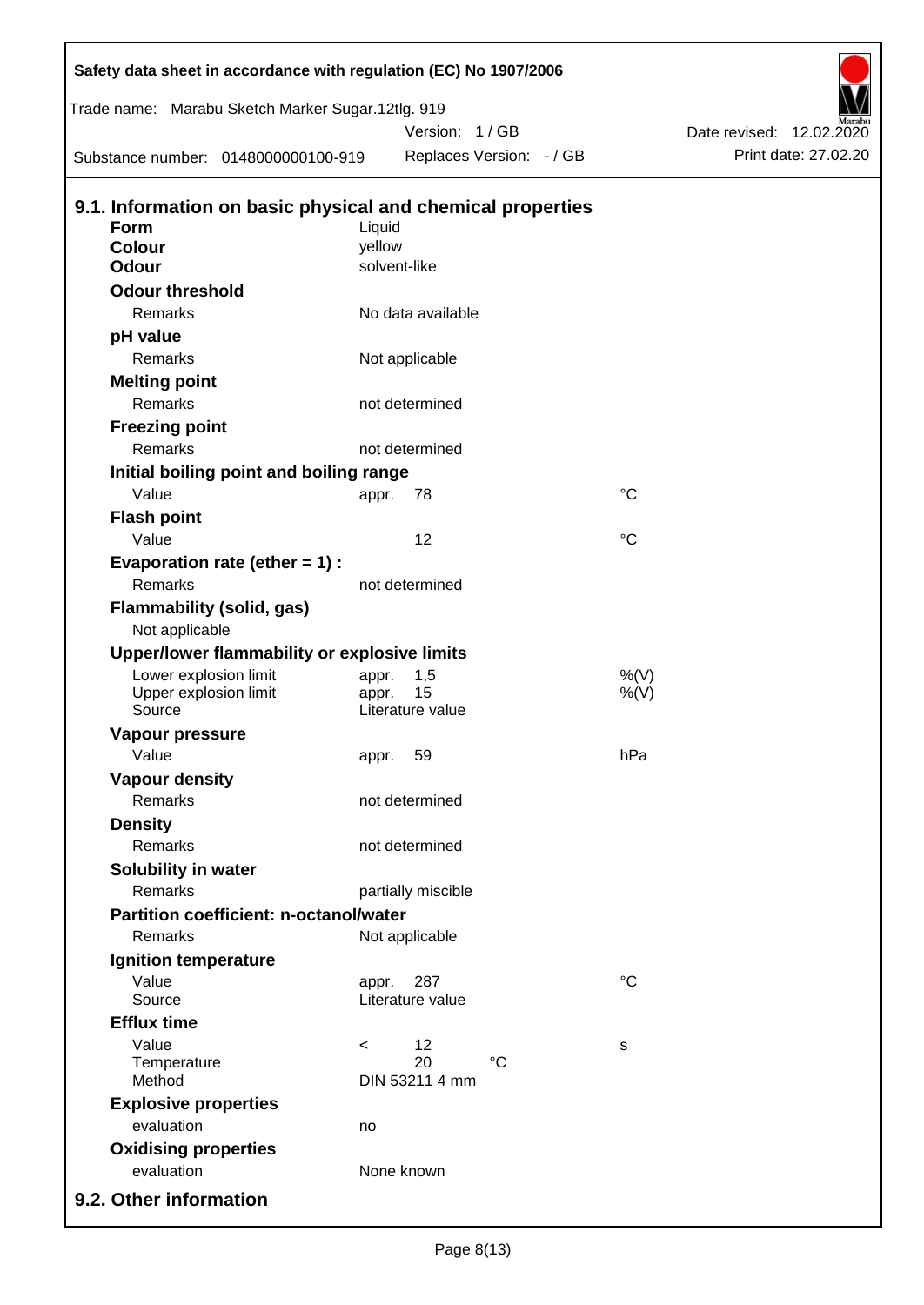| Safety data sheet in accordance with regulation (EC) No 1907/2006                                                                                                     |          |                                      |                                                                   |                                                                                                        |
|-----------------------------------------------------------------------------------------------------------------------------------------------------------------------|----------|--------------------------------------|-------------------------------------------------------------------|--------------------------------------------------------------------------------------------------------|
| Trade name: Marabu Sketch Marker Sugar.12tlg. 919                                                                                                                     |          |                                      |                                                                   |                                                                                                        |
|                                                                                                                                                                       |          | Version: 1/GB                        |                                                                   | Date revised: 12.02.2020                                                                               |
| Substance number: 0148000000100-919                                                                                                                                   |          |                                      | Replaces Version: - / GB                                          | Print date: 27,02.20                                                                                   |
| <b>Other information</b>                                                                                                                                              |          |                                      |                                                                   | The physical specifications are approximate values and refer to the used safety relevant component(s). |
| <b>SECTION 10: Stability and reactivity</b>                                                                                                                           |          |                                      |                                                                   |                                                                                                        |
| 10.1. Reactivity<br>No hazardous reactions when stored and handled according to prescribed instructions.                                                              |          |                                      |                                                                   |                                                                                                        |
| 10.2. Chemical stability<br>Stable under recommended storage and handling conditions (see section 7).                                                                 |          |                                      |                                                                   |                                                                                                        |
| 10.3. Possibility of hazardous reactions<br>Keep away from oxidising agents, strongly alkaline and strongly acid materials in order to avoid<br>exothermic reactions. |          |                                      |                                                                   |                                                                                                        |
| 10.4. Conditions to avoid<br>When exposed to high temperatures may produce hazardous decomposition products.                                                          |          |                                      |                                                                   |                                                                                                        |
| 10.5. Incompatible materials<br>No hazardous reactions when stored and handled according to prescribed instructions.                                                  |          |                                      |                                                                   |                                                                                                        |
| 10.6. Hazardous decomposition products<br>See chapter 5.2 (Firefighting measures - Special hazards arising from the substance or mixture).                            |          |                                      |                                                                   |                                                                                                        |
| <b>SECTION 11: Toxicological information</b>                                                                                                                          |          |                                      |                                                                   |                                                                                                        |
| 11.1. Information on toxicological effects                                                                                                                            |          |                                      |                                                                   |                                                                                                        |
| <b>Acute oral toxicity</b>                                                                                                                                            |          |                                      |                                                                   |                                                                                                        |
| Remarks                                                                                                                                                               |          |                                      | Based on available data, the classification criteria are not met. |                                                                                                        |
| <b>Acute oral toxicity (Components)</b>                                                                                                                               |          |                                      |                                                                   |                                                                                                        |
| 1-Methoxy-2-propanol                                                                                                                                                  |          |                                      |                                                                   |                                                                                                        |
| <b>Species</b><br>LD50                                                                                                                                                | rat      | 5200                                 | mg/kg                                                             |                                                                                                        |
| <b>Acute dermal toxicity</b>                                                                                                                                          |          |                                      |                                                                   |                                                                                                        |
| Remarks                                                                                                                                                               |          |                                      | Based on available data, the classification criteria are not met. |                                                                                                        |
| <b>Acute dermal toxicity (Components)</b>                                                                                                                             |          |                                      |                                                                   |                                                                                                        |
| 1-Methoxy-2-propanol<br><b>Species</b><br>LD50                                                                                                                        | rabbit   | 14000                                | mg/kg                                                             |                                                                                                        |
| <b>Acute inhalational toxicity</b>                                                                                                                                    |          |                                      |                                                                   |                                                                                                        |
| Remarks                                                                                                                                                               |          |                                      | Based on available data, the classification criteria are not met. |                                                                                                        |
| <b>Skin corrosion/irritation</b>                                                                                                                                      |          |                                      |                                                                   |                                                                                                        |
| Remarks                                                                                                                                                               |          |                                      | Based on available data, the classification criteria are not met. |                                                                                                        |
| Serious eye damage/irritation                                                                                                                                         |          |                                      |                                                                   |                                                                                                        |
| evaluation<br>Remarks                                                                                                                                                 | irritant | The classification criteria are met. |                                                                   |                                                                                                        |
| <b>Sensitization</b>                                                                                                                                                  |          |                                      |                                                                   |                                                                                                        |
| Remarks                                                                                                                                                               |          |                                      | Based on available data, the classification criteria are not met. |                                                                                                        |
| <b>Mutagenicity</b>                                                                                                                                                   |          |                                      |                                                                   |                                                                                                        |
| Remarks                                                                                                                                                               |          |                                      | Based on available data, the classification criteria are not met. |                                                                                                        |
| <b>Reproductive toxicity</b>                                                                                                                                          |          |                                      |                                                                   |                                                                                                        |
| Remarks                                                                                                                                                               |          |                                      | Based on available data, the classification criteria are not met. |                                                                                                        |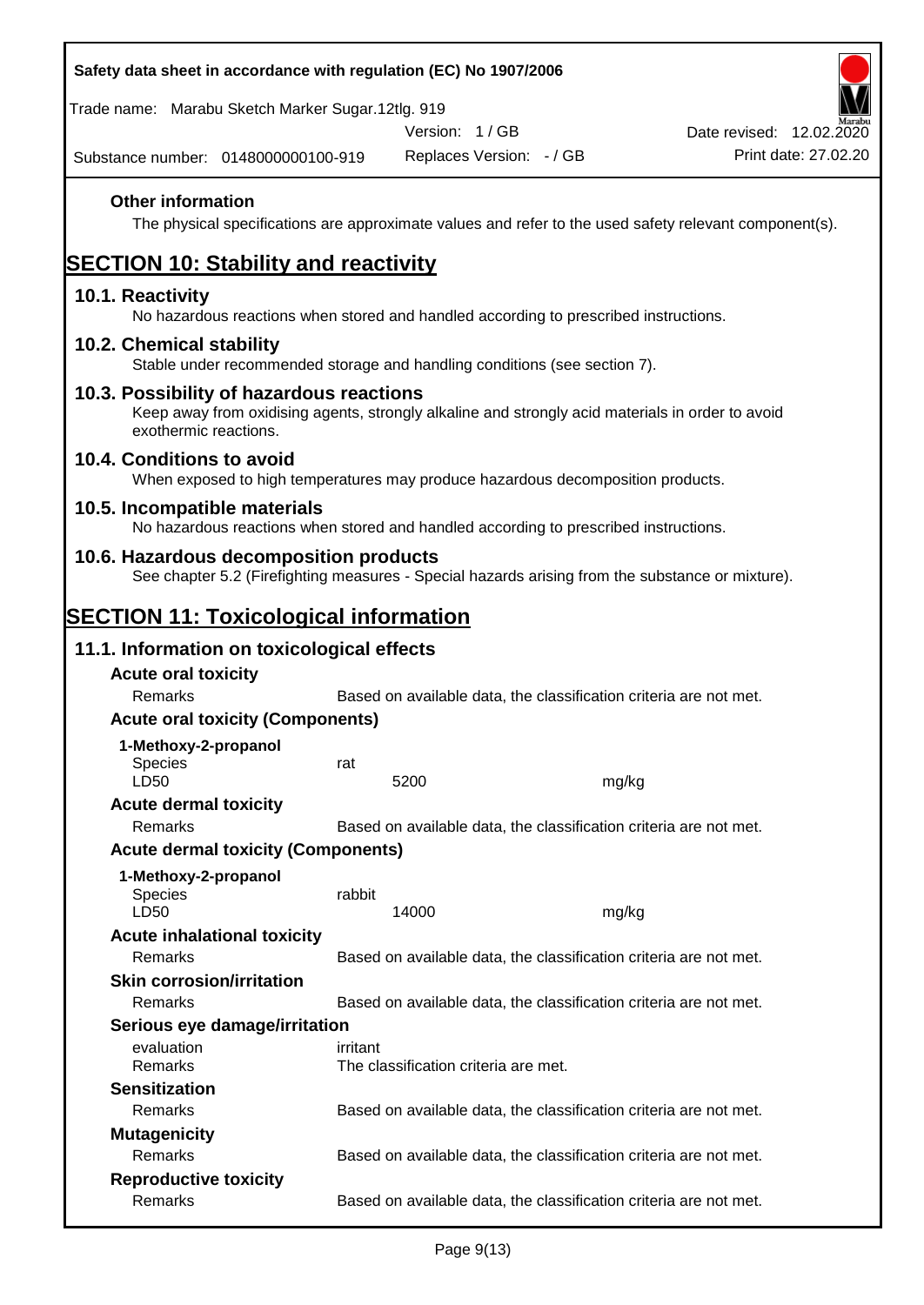#### **Safety data sheet in accordance with regulation (EC) No 1907/2006**

Trade name: Marabu Sketch Marker Sugar.12tlg. 919

Substance number: 0148000000100-919

| Version: 1/GB            | Marabu<br>Date revised: 12.02.2020 |
|--------------------------|------------------------------------|
| Replaces Version: - / GB | Print date: 27.02.20               |

| Carcinogenicity<br>Remarks                   | Based on available data, the classification criteria are not met.                                |
|----------------------------------------------|--------------------------------------------------------------------------------------------------|
| <b>Specific Target Organ Toxicity (STOT)</b> |                                                                                                  |
| Single exposure<br>Remarks                   | Based on available data, the classification criteria are not met.                                |
| <b>Repeated exposure</b><br>Remarks          | Based on available data, the classification criteria are not met.                                |
| <b>Aspiration hazard</b>                     |                                                                                                  |
|                                              | Based on available data, the classification criteria are not met.                                |
| <b>Experience in practice</b>                |                                                                                                  |
|                                              | Exposure to component solvents vapours concentration in excess of the stated occupational exposu |

Exposure to component solvents vapours concentration in excess of the stated occupational exposure limit may result in adverse health effects such as mucous membrane and respiratory system irritation and adverse effects on kidney, liver and central nervous system. Symptoms and signs include headache, dizziness, fatigue, muscular weakness, drowsiness and in extreme cases, loss of consciousness. Solvents may cause some of the above effects by absorption through the skin. Repeated or prolonged contact with the mixture may cause removal of natural fat from the skin resulting in non-allergic contact dermatitis and absorption through the skin. The liquid splashed in the eyes may cause irritation and reversible damage. Ingestion may cause nausea, diarrhoea and vomiting. This takes into account, where known, delayed and immediate effects and also chronic effects of components from short-term and long-term exposure by oral, inhalation and dermal routes of exposure and eye contact.

## **Other information**

There are no data available on the mixture itself.

The mixture has been assessed following the additivity method of the CLP Regulation (EC) No 1272/2008 and classified for toxicological hazards accordingly.

# **SECTION 12: Ecological information**

## **12.1. Toxicity**

#### **General information**

There are no data available on the mixture itself.Do not allow to enter drains or water courses.The mixture has been assessed following the summation method of the CLP Regulation (EC) No 1272/2008 and is not classified as dangerous for the environment.

## **Fish toxicity (Components)**

| 1-Methoxy-2-propanol                  |        |                              |   |      |
|---------------------------------------|--------|------------------------------|---|------|
| <b>Species</b>                        |        | golden orfe (Leuciscus idus) |   |      |
| LC0                                   | $\geq$ | 4600                         |   | mq/l |
| Duration of exposure                  |        | 96                           | h |      |
| <b>Daphnia toxicity (Components)</b>  |        |                              |   |      |
| 1-Methoxy-2-propanol                  |        |                              |   |      |
| Species                               |        | Daphnia magna                |   |      |
| EC50                                  |        | 23300                        |   | mg/l |
| Duration of exposure                  |        | 48                           | h |      |
| <b>Algae toxicity (Components)</b>    |        |                              |   |      |
| 1-Methoxy-2-propanol                  |        |                              |   |      |
| <b>Species</b>                        |        | Desmodesmus                  |   |      |
| EC50                                  | ⋗      | 1000                         |   | mq/l |
| Duration of exposure                  |        | 168                          | h |      |
| <b>Bacteria toxicity (Components)</b> |        |                              |   |      |
| 1-Methoxy-2-propanol                  |        |                              |   |      |
| <b>Species</b>                        |        | activated sludge             |   |      |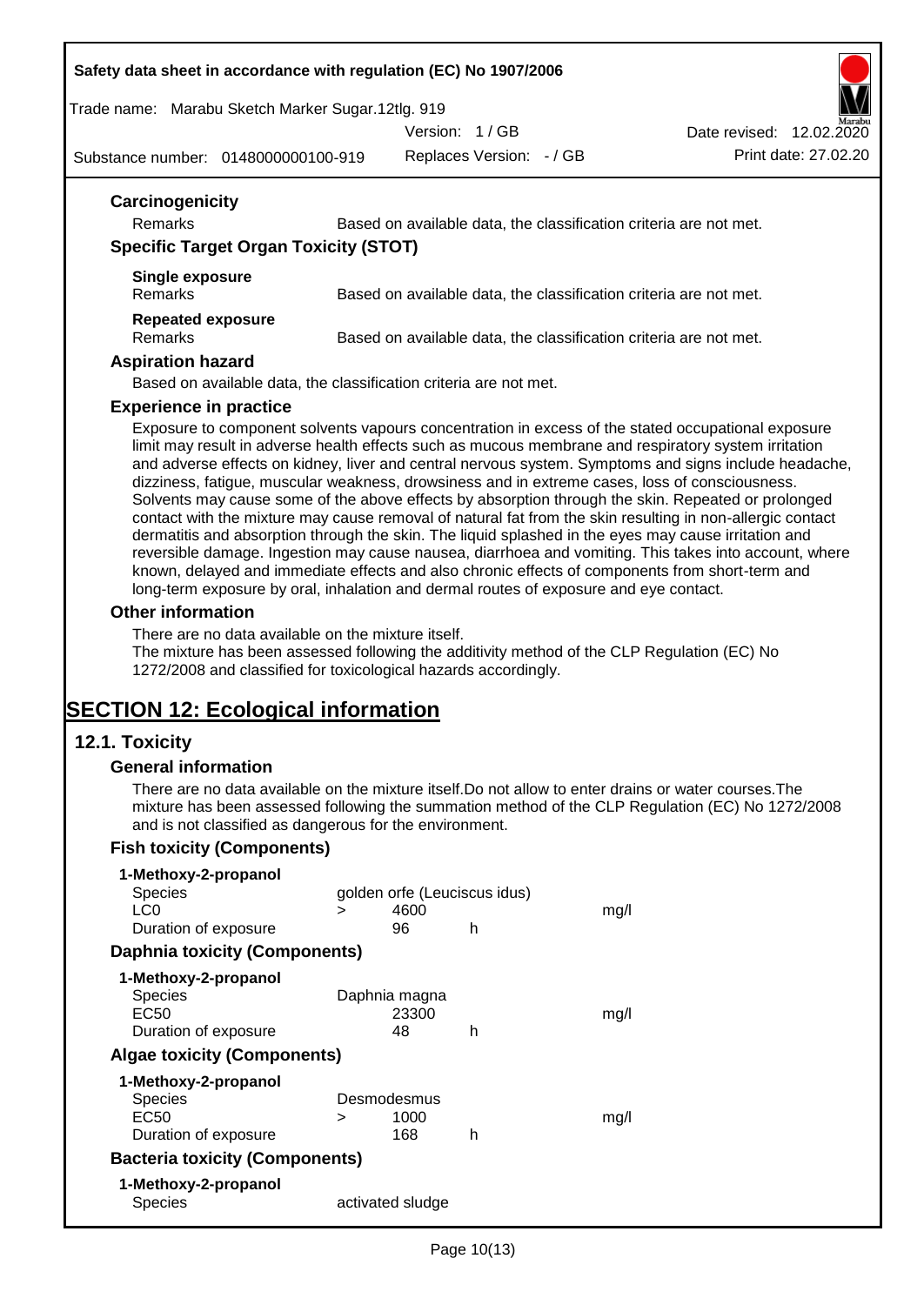| Safety data sheet in accordance with regulation (EC) No 1907/2006                                                                                                                 |                                                                                                                                                                                                                                                                                                                                                                                                                                                                      |                   |                |                          |                                                         |                          |                      |
|-----------------------------------------------------------------------------------------------------------------------------------------------------------------------------------|----------------------------------------------------------------------------------------------------------------------------------------------------------------------------------------------------------------------------------------------------------------------------------------------------------------------------------------------------------------------------------------------------------------------------------------------------------------------|-------------------|----------------|--------------------------|---------------------------------------------------------|--------------------------|----------------------|
| Trade name: Marabu Sketch Marker Sugar.12tlg. 919                                                                                                                                 |                                                                                                                                                                                                                                                                                                                                                                                                                                                                      |                   | Version: 1/GB  |                          |                                                         | Date revised: 12.02.2020 |                      |
| Substance number: 0148000000100-919                                                                                                                                               |                                                                                                                                                                                                                                                                                                                                                                                                                                                                      |                   |                | Replaces Version: - / GB |                                                         |                          | Print date: 27.02.20 |
| <b>EC50</b>                                                                                                                                                                       |                                                                                                                                                                                                                                                                                                                                                                                                                                                                      | $\, > \,$         | 1000           |                          | mg/l                                                    |                          |                      |
| 12.2. Persistence and degradability<br><b>General information</b><br>No data available<br>1-Methoxy-2-propanol<br>Value<br>Duration of test<br>evaluation<br>Method               | <b>Biodegradability (Components)</b>                                                                                                                                                                                                                                                                                                                                                                                                                                 | <b>OECD 301 F</b> | 90<br>28       | d                        | %<br>Readily biodegradable (according to OECD criteria) |                          |                      |
| 12.3. Bioaccumulative potential                                                                                                                                                   |                                                                                                                                                                                                                                                                                                                                                                                                                                                                      |                   |                |                          |                                                         |                          |                      |
| <b>General information</b><br>Remarks<br>12.4. Mobility in soil                                                                                                                   | There are no data available on the mixture itself.<br><b>Partition coefficient: n-octanol/water</b>                                                                                                                                                                                                                                                                                                                                                                  |                   | Not applicable |                          |                                                         |                          |                      |
| <b>General information</b>                                                                                                                                                        | There are no data available on the mixture itself.                                                                                                                                                                                                                                                                                                                                                                                                                   |                   |                |                          |                                                         |                          |                      |
| 12.5. Results of PBT and vPvB assessment<br><b>General information</b><br>12.6. Other adverse effects<br><b>General information</b><br><b>SECTION 13: Disposal considerations</b> | There are no data available on the mixture itself.<br>There are no data available on the mixture itself.                                                                                                                                                                                                                                                                                                                                                             |                   |                |                          |                                                         |                          |                      |
| 13.1. Waste treatment methods                                                                                                                                                     |                                                                                                                                                                                                                                                                                                                                                                                                                                                                      |                   |                |                          |                                                         |                          |                      |
|                                                                                                                                                                                   | Disposal recommendations for the product                                                                                                                                                                                                                                                                                                                                                                                                                             |                   |                |                          |                                                         |                          |                      |
| EWC waste code                                                                                                                                                                    | Do not allow to enter drains or water courses.<br>Wastes and emptied containers should be classified in accordance with relevant national regulation.<br>The European Waste Catalogue classification of this product, when disposed of as waste is<br>If this product is mixed with other wastes, the original waste product code may no longer apply and the<br>appropriate code should be assigned.<br>For further information contact your local waste authority. | 08 03 12*         |                |                          | waste ink containing dangerous substances               |                          |                      |
|                                                                                                                                                                                   | Disposal recommendations for packaging                                                                                                                                                                                                                                                                                                                                                                                                                               |                   |                |                          |                                                         |                          |                      |
|                                                                                                                                                                                   | Using information provided in this safety data sheet, advice should be obtained from the relevant waste<br>authority on the classification of empty containers.<br>Empty containers must be scrapped or reconditioned.<br>Not emptied containers are hazardous waste (waste code number 150110).                                                                                                                                                                     |                   |                |                          |                                                         |                          |                      |
| <b>SECTION 14: Transport information</b>                                                                                                                                          |                                                                                                                                                                                                                                                                                                                                                                                                                                                                      |                   |                |                          |                                                         |                          |                      |
|                                                                                                                                                                                   |                                                                                                                                                                                                                                                                                                                                                                                                                                                                      |                   |                |                          |                                                         |                          |                      |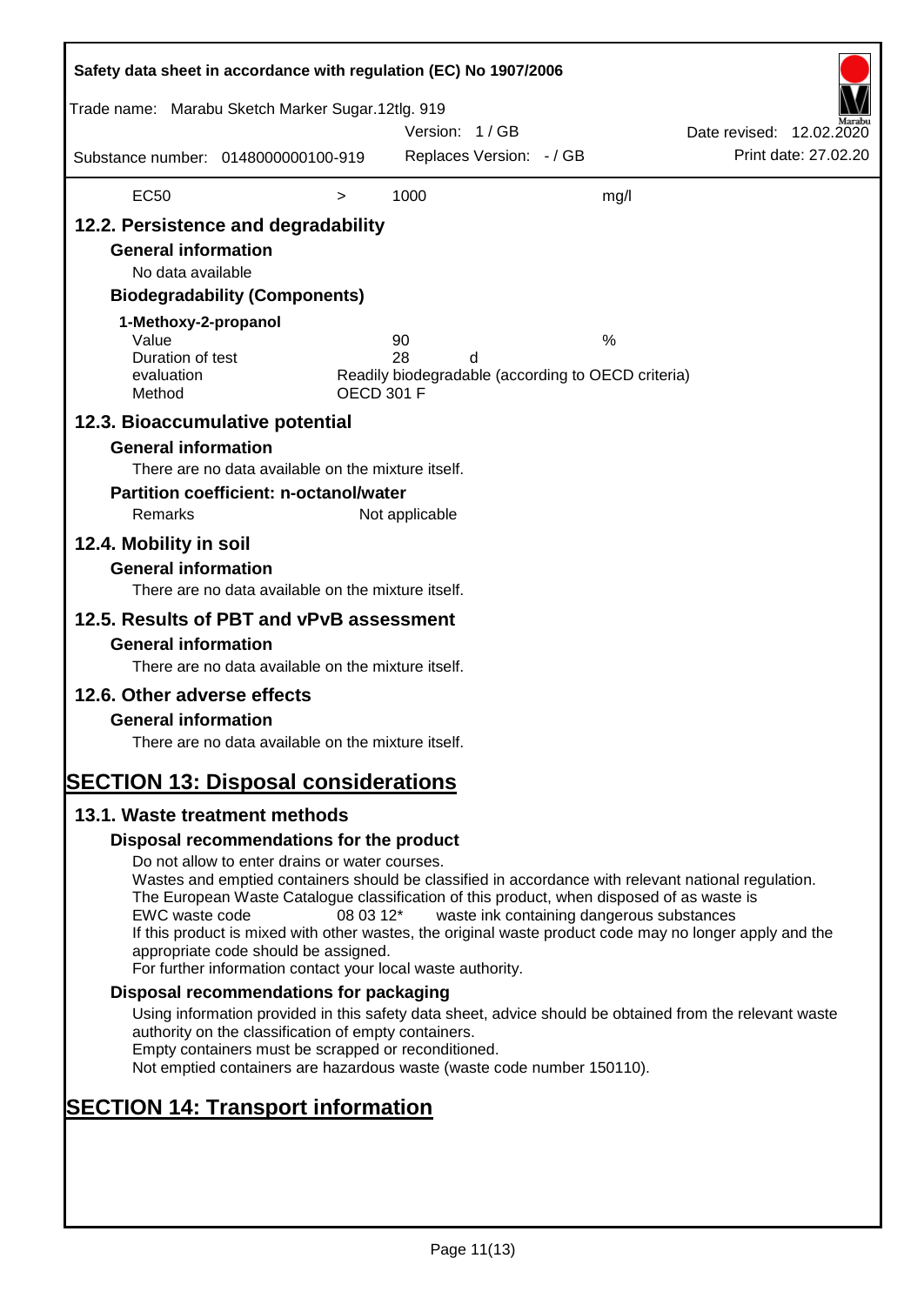## **Safety data sheet in accordance with regulation (EC) No 1907/2006**

# Trade name: Marabu Sketch Marker Sugar.12tlg. 919

Substance number: 0148000000100-919

|                                     | <b>Land transport ADR/RID</b> | <b>Marine transport</b><br><b>IMDG/GGVSee</b> | Air transport<br><b>ICAO/IATA</b> |
|-------------------------------------|-------------------------------|-----------------------------------------------|-----------------------------------|
| Tunnel restriction code             | D/E                           |                                               |                                   |
| 14.1. UN number                     | 1263                          | 1263                                          | 1263                              |
| 14.2. UN proper shipping name       | <b>PAINT</b>                  | <b>PAINT</b>                                  | <b>PAINT</b>                      |
| 14.3. Transport hazard<br>class(es) | 3                             | 3                                             | 3                                 |
| Label                               |                               |                                               |                                   |
| 14.4. Packing group                 | $\mathbf H$                   | $\mathbf{H}$                                  | $\mathbf{H}$                      |
| Special provision                   | 640D                          |                                               |                                   |
| <b>Limited Quantity</b>             | 51                            |                                               |                                   |
| Transport category                  | 3                             |                                               |                                   |
| 14.5. Environmental hazards         |                               | no                                            |                                   |

Version: 1 / GB

# **Information for all modes of transport**

## **14.6. Special precautions for user**

Transport within the user's premises:

Always transport in closed containers that are upright and secure.

Ensure that persons transporting the product know what to do in the event of an accident or spillage.

# **Other information**

**14.7. Transport in bulk according to Annex II of Marpol and the IBC Code** no

# **SECTION 15: Regulatory information**

# **15.1. Safety, health and environmental regulations/legislation specific for the substance or mixture**

# **VOC**

VOC (EU) 81,5 %

## **Other information**

The product does not contain substances of very high concern (SVHC).

# **15.2. Chemical safety assessment**

For this preparation a chemical safety assessment has not been carried out.

# **SECTION 16: Other information**

**Hazard statements listed in Chapter 3**



Replaces Version: - / GB Print date: 27.02.20 Date revised: 12.02.2020